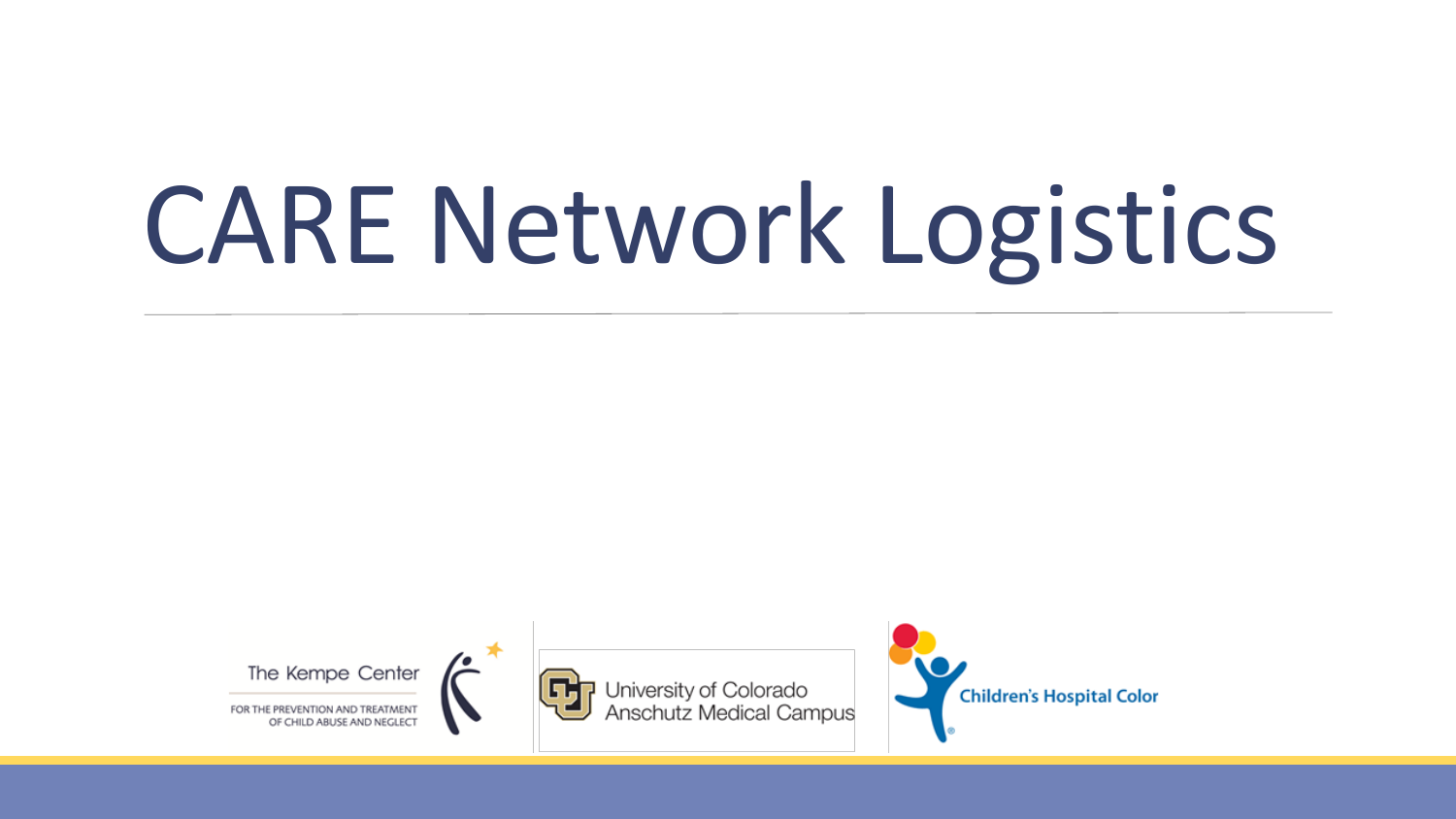#### Participation in the CARE Network

- **1. Attend New Provider Training**
- **2. Complete web-based Mandated Reporter Training**
- **3. Participate in monthly ECHO sessions**
	- Attend at least 6 of the 12 monthly 1-hour ECHO sessions
	- BEHAVIORAL HEALTH ECHO SERIES- 1<sup>st</sup> MONDAY, 12-1 PM (starting August 2nd)
	- MEDICAL ECHO SERIES- 4<sup>th</sup> TUESDAY, 12-1 PM (starting August 24<sup>th</sup>)

#### **4. Attend Annual Provider Training**

- 1-day training, Spring 2022….maybe even IN-PERSON!
- **5. Submit cases to CARE Network**
	- Suspicion of physical abuse or neglect (age 5 and under)
	- Suspicion of sexual abuse (age 12 and under)

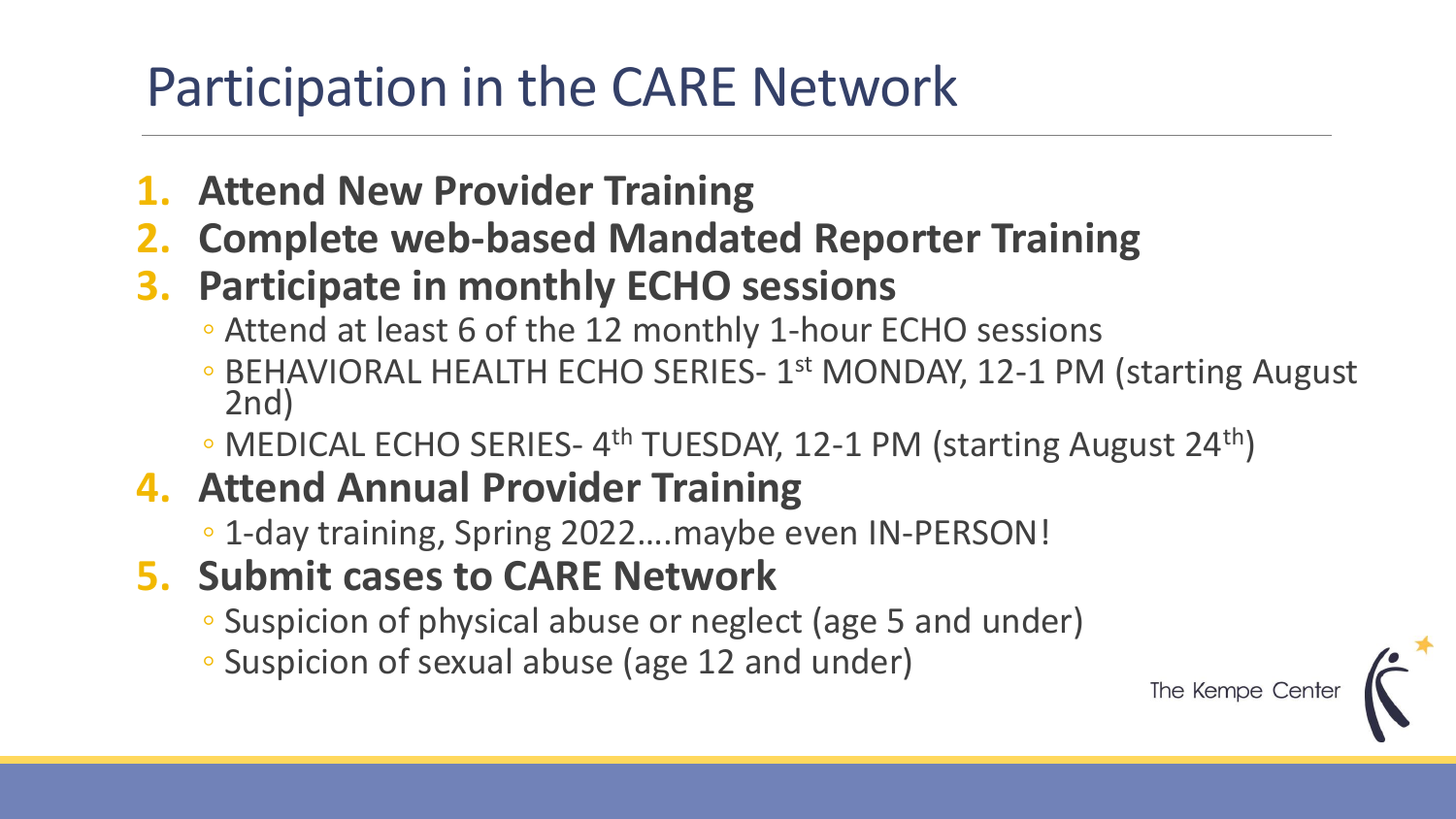#### Next Steps

1. Complete CARE Network Provider Application

- 2. Complete Mandated Reporter Training (if you have not)
- 3. Complete SOW and associated tasks to establish your purchase order
	- ◦Set up reimbursement in REDCAP System

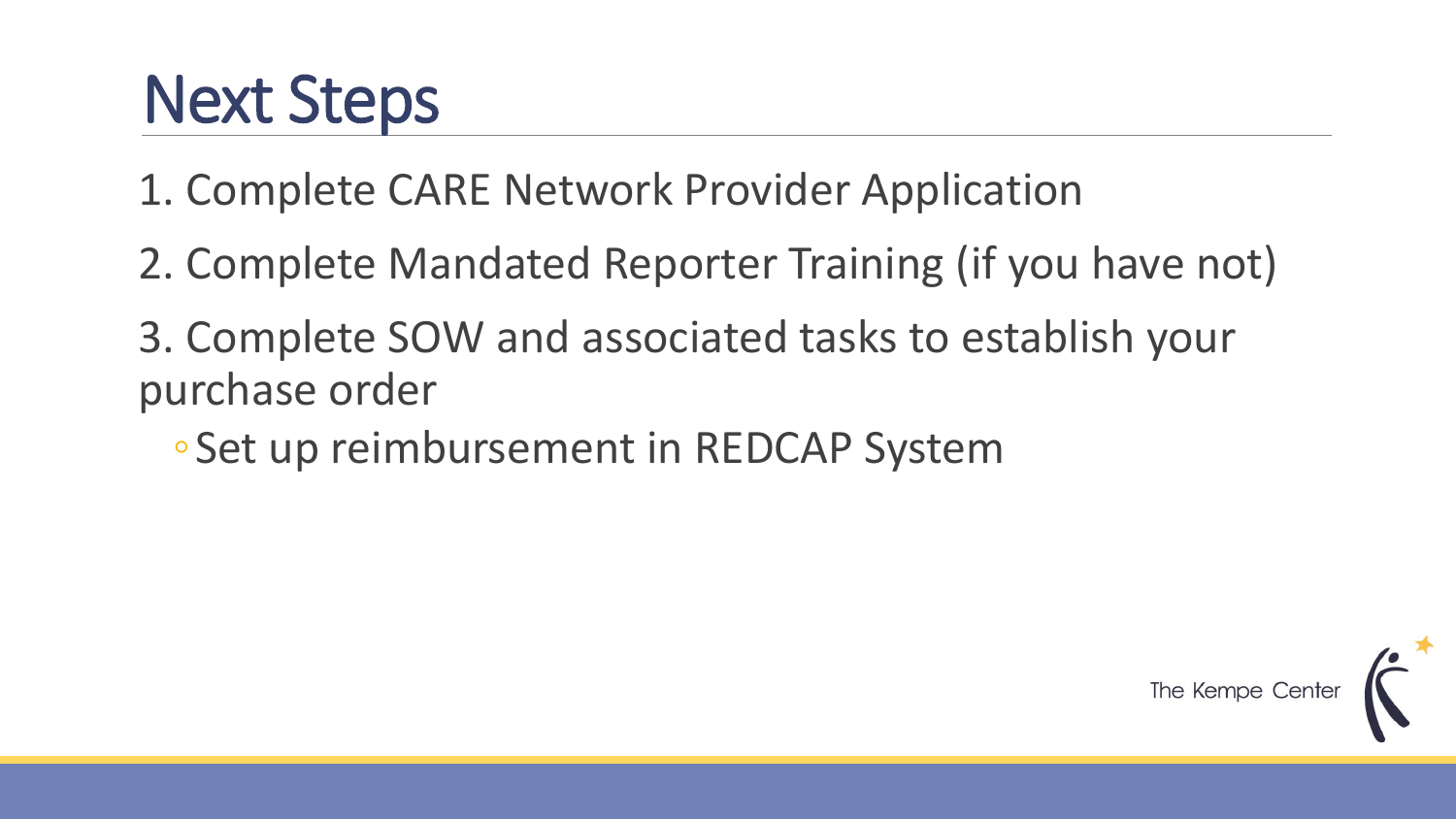#### Set up invoicing in network system

**Providers will receive an email from the CARE Network related to Reimbursement set up.** 

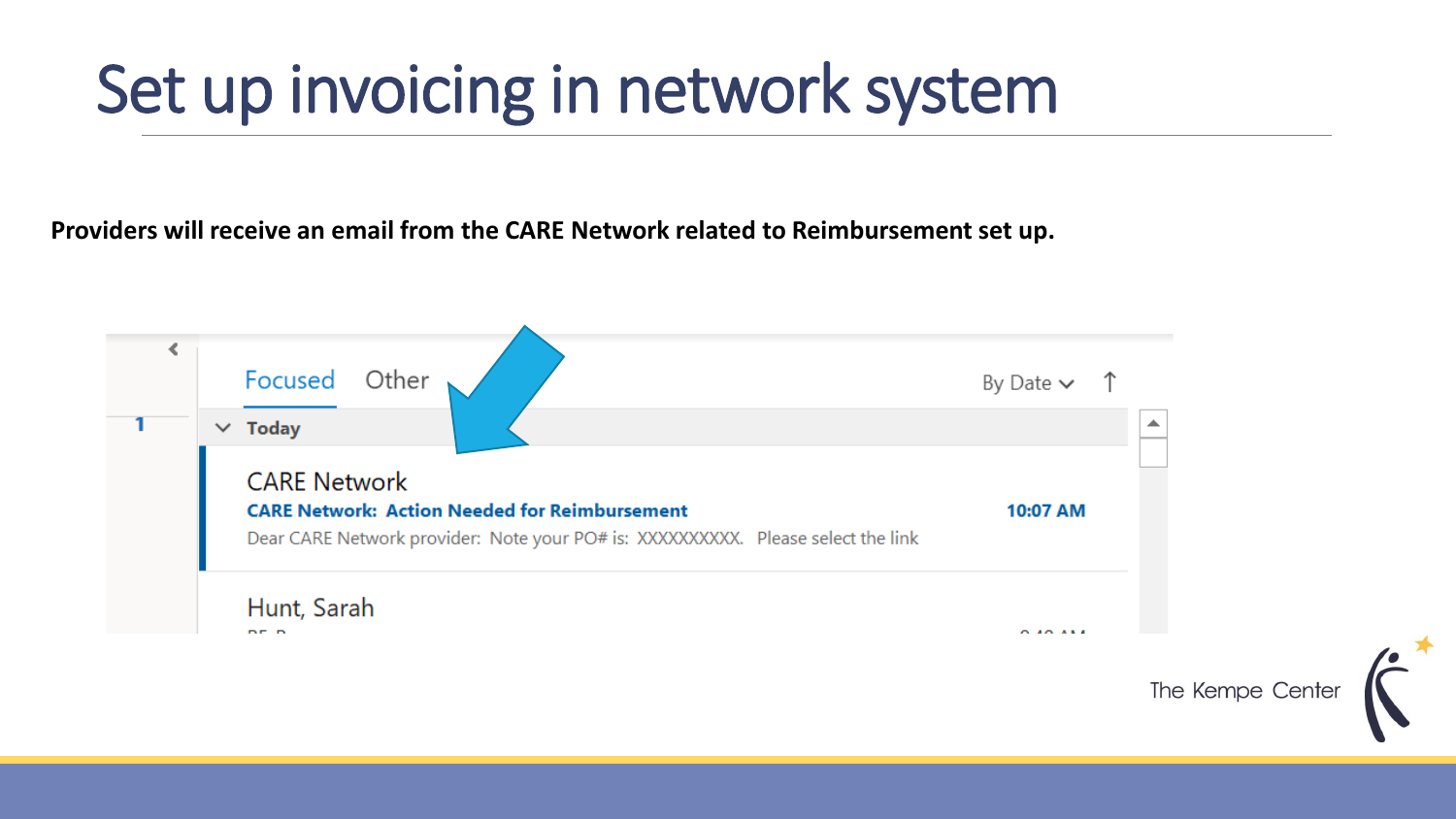#### Continued

- **1) Copy the PO#.**
- **2) Select the link. A link will open and you will input your PO # and billing information.**



This link is unique to you and should not be forwarded to others.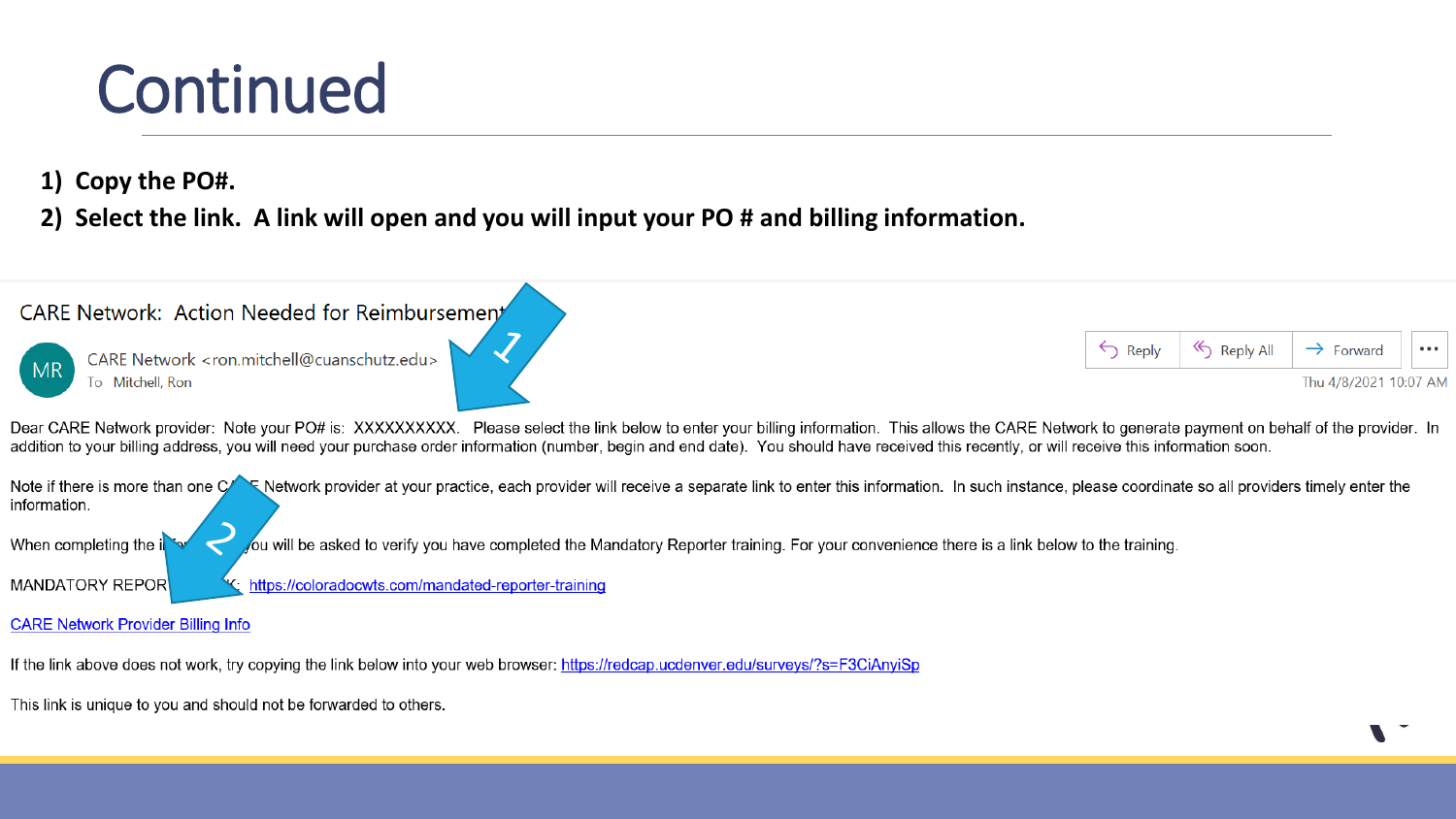#### Receive Link to Enter Evaluations

**For your convenience, the system generates the invoice associated with any eligible evaluation you enter.** 

- **1) Save the email in an email folder marked CARE Network or otherwise save the link somewhere you will be able to access it**
- **2) When ready to enter your FIRST evaluation for the new year (beginning 7/1/2021), select the link.**

*Be sure to use the new link for any evaluations that occur beginning July 1st .* 



If the link above does not work, try copying the link below into your web browser: https://redcap.ucdenver.edu/surveys/?s=nTKqfJK45P

le Kempe Center

This link is unique to you and should not be forwarded to others.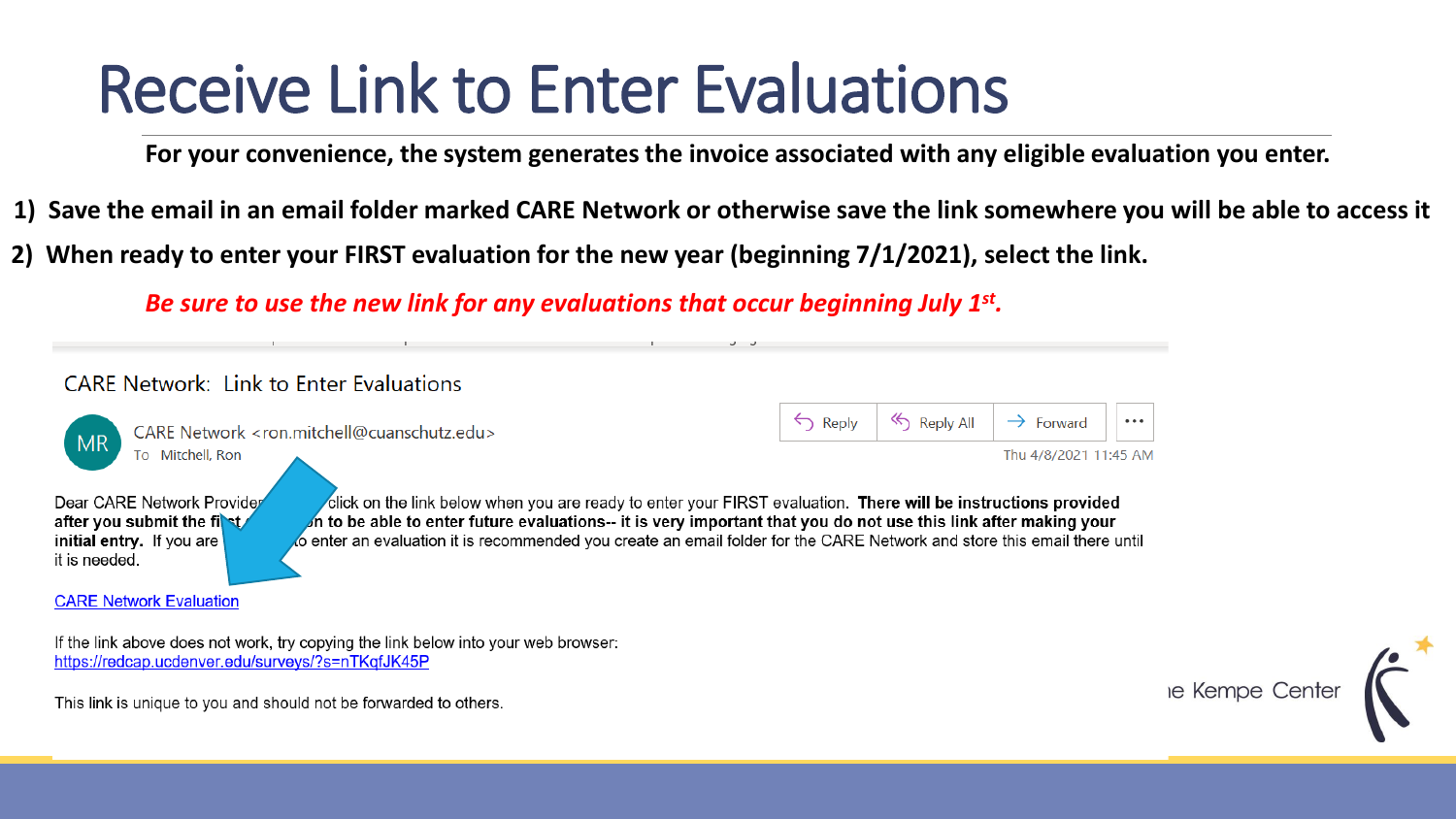### 4<sup>th</sup> Step: After 1<sup>st</sup> Entry, Bookmark Window

**IMPORTANT: The first link CANNOT be reused or you will overwrite your 1st, or subsequent, evaluation entry(ies).** 

- **1) After you select the "Submit" button on your first evaluation entered, the window below will appear.**
- **2) Save this page as a Bookmark that you can return to when entering any and all future evaluations.**

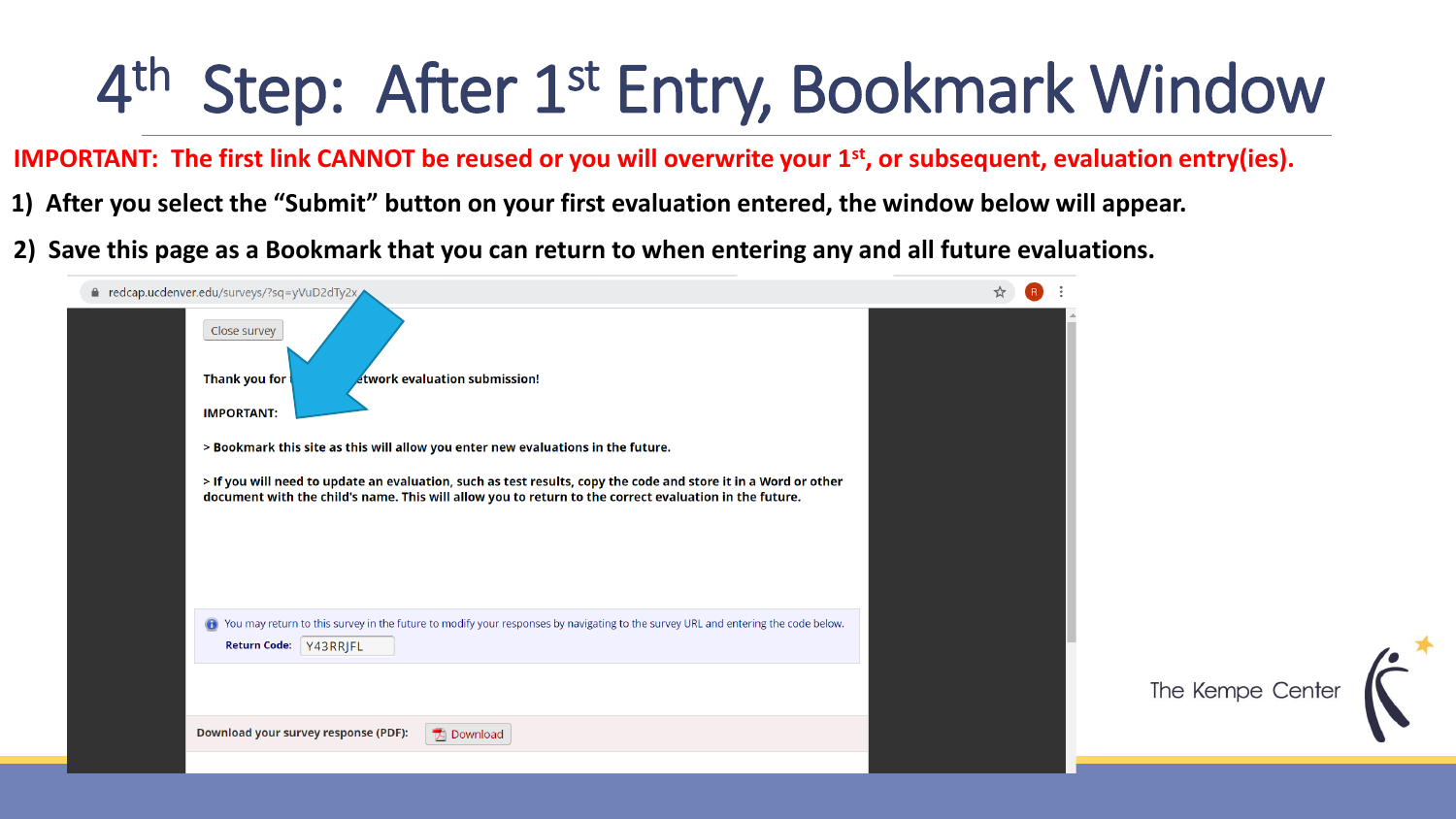#### 5th Step: Enter Subsequent Evaluations

- **1) Find and open the bookmarked window for the CARE Network evaluation entry.**
- **2) Rows will display for each evaluation you have entered. In the last row there will be a button "Enter a NEW Evaluation", select that button and enter your next evaluations.**

**Note do not select "Edit Response" unless you want to edit a previous evaluation you entered (which should be rare).**

| redcap.ucdenver.edu/surveys/?sq=yVuD2dTy2x |                                                                                                                               |  |                             | $\star$ | R |              |  |
|--------------------------------------------|-------------------------------------------------------------------------------------------------------------------------------|--|-----------------------------|---------|---|--------------|--|
| Close survey queue                         |                                                                                                                               |  |                             |         |   |              |  |
| $\equiv$ Survey Queue                      | Get link to my survey gueue<br>To enter a NEW evaluation, select the "Enter New Eva uation<br>ward the bottom of this window. |  |                             |         |   |              |  |
| <b>Status</b>                              | <b>Survey Title</b>                                                                                                           |  |                             |         |   |              |  |
| Completed                                  | <b>CARE Network Evaluation</b><br>$+$ Enter a NEW Evaluation                                                                  |  | $\mathscr{I}$ Edit response |         |   |              |  |
|                                            |                                                                                                                               |  |                             |         |   | Kempe Center |  |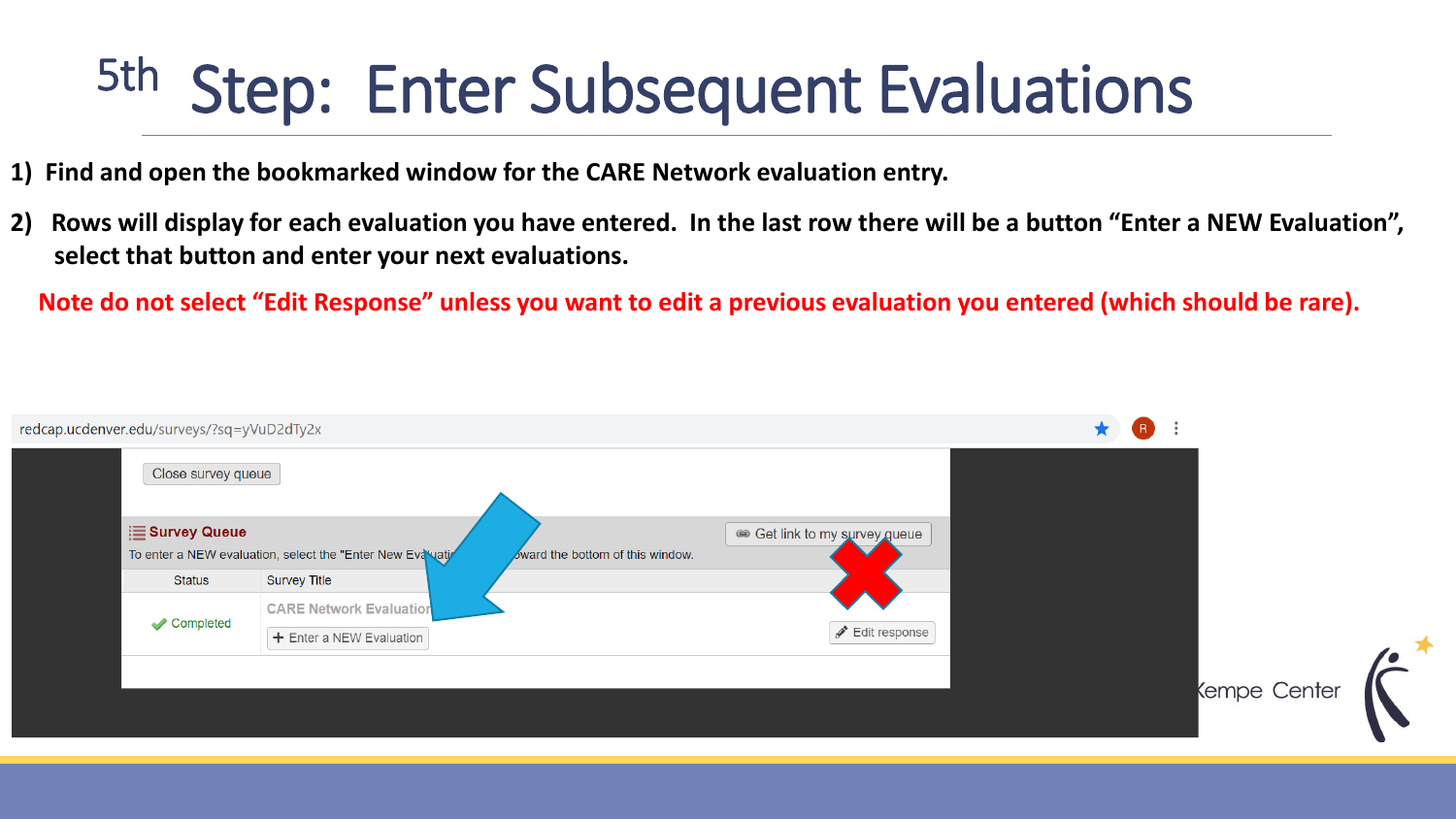## **ACCESS RESOURCES**

#### <https://www.kempecarenetwork.org/>